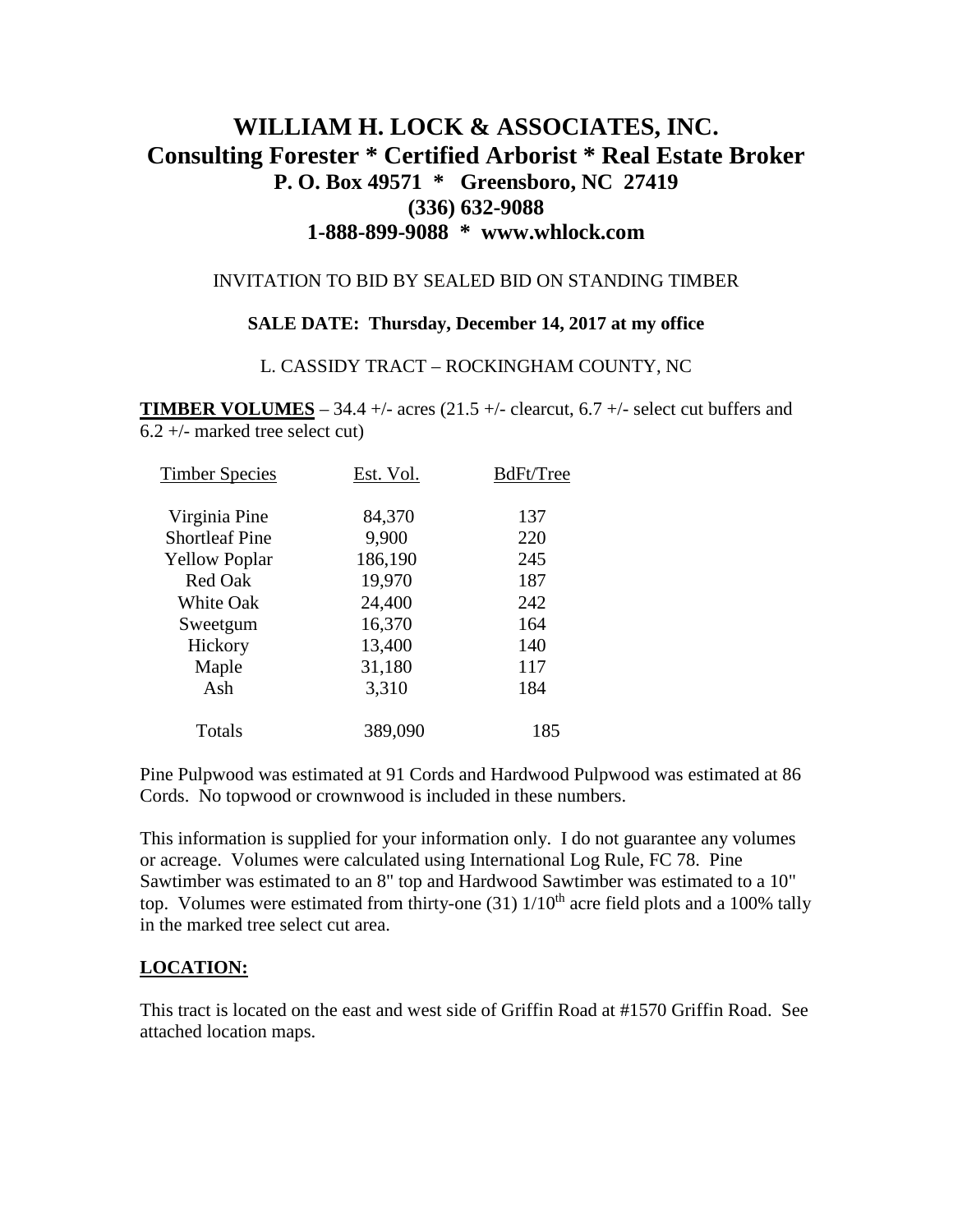Page Two L. Cassidy Tract - Timber Sale Sale Date: Thursday – December 14, 2017

## **BIDS:**

The Cassidy Tract is being sold on a lump sum sealed bid basis. Bids will be accepted by **regular mail** if received by 5:00 pm on Wednesday, December 13, 2017 **OR** bids will be accepted by **email [\(whlock@whlock.com\)](mailto:whlock@whlock.com), telephone (336-632-9088), fax (336-632- 9088), or in-person** at my office until 11:00 am on Thursday, December 14, 2017. At 11:00 am on Thursday, December 14, 2017 all bids received will be recorded. The successful bidder will be notified within 24 hours of the bid openings. A 10% deposit may be requested to be delivered to William H. Lock  $&$  Associates, Inc. within 72 hours of the bid opening. The balance of the sales price is to be delivered at the sale closing. The seller reserves the right to refuse or accept any and all bids. Seller will consider all bids. The seller will be responsible for the timber deed preparation, revenue stamps if recorded, and the forestry consultant fees. The buyer will be responsible for all other closing costs. A \$1,000 performance deposit will be payable at closing and held in a noninterest bearing trust account until satisfactory completion of logging. The performance deposit does not limit the buyer's liability.

## **PLACE OF SALE:**

The timber sale will be held at the office of William H. Lock & Associates, Inc. in Greensboro, NC. The office address is 375 S. Swing Road, Greensboro, NC 27409. Telephone and Fax: 336-632-9088; [Email: whlock@whlock.com](mailto:Email:%20whlock@whlock.com) 

# **CONDITIONS OF SALE**:

1. The Buyer shall have 24 months from the date of the timber deed to cut and remove all merchantable timber within the "Sale Areas". "Creek Buffers" have been marked with Blue Flagging. No blue flagged trees marking the buffer boundaries may be cut. All pine of any size and hardwoods >16" DBH may be harvested from within these buffer areas provided all Best Management Practices, Forest Practice Guidelines, and any applicable river basin or watershed regulations are followed. The sale boundaries are marked with pink flagging. No trees marked with pink flagging and no trees beyond the pink flagging are to be harvested. The trees to be removed within the "Marked Tree Select Cut" are marked with orange paint.

2. The Buyer shall access the tract from Griffin Road along any existing farm paths leading into the wooded sections of the tract. The access for the eastern section is along the northern boundary. All access routes will need to be installed and/or maintained according to all North Carolina Best Management Practices, Forest Practice Guidelines, and any applicable river basin or watershed rules. All roadways must remain open and passable by ordinary traffic at all times. The roadways must be left in similar condition at the completion of the harvesting operation as they were at the beginning of the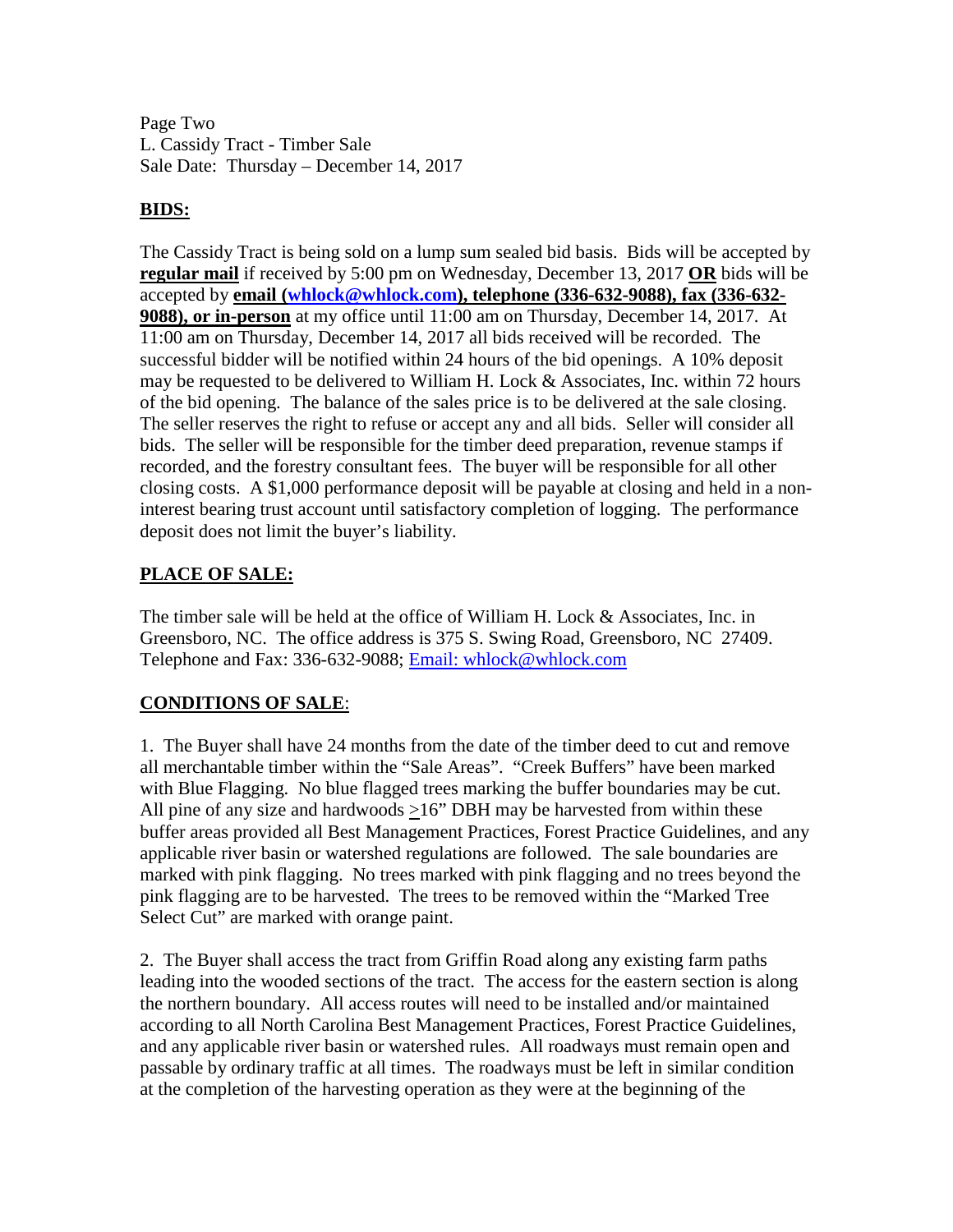Page Three L. Cassidy Tract - Timber Sale Sale Date: Thursday – December 14, 2017

harvesting operation, reasonable wear and tear accepted. Call W.H. Lock if there are questions concerning access routes.

3. The Buyer is responsible for maintaining a clean site. No equipment parts, trash, tires or other debris created as a result of the harvesting operation shall be left on the property. It shall be the Buyer's responsibility to clean up any hazardous material or chemical waste spills including but not limited to Diesel Fuel, Hydraulic Fluid, Machine Oil, and/or Gasoline upon the subject property if deposited as a result of the harvesting operation. Responsibility will include any required remediation including but not limited to the removal of contaminated soils.

4. Harvesting operations must not interfere with any farming operations and farming operations must not interfere with any harvesting operations. Decking, loading or hauling will not be permitted in any existing open fields or pastures immediately adjacent to the timber unless approved by William H. Lock & Associates, Inc. If approved, open areas must be free of logging debris, smoothed when completed, and re-seeded if necessary. All loading decks and truck parking areas must be reseeded when the harvesting operation is completed.

5. The Buyer is responsible for following all Federal, State, and local regulations regarding timber harvesting activities. If required, Buyer is responsible for obtaining any necessary permits or licenses required for timber harvesting. All logging operations must conform to North Carolina Best Management Practices, Forest Practices Guidelines, and any applicable river basin or watershed rules. In the event that a non-compliance situation is identified on the tract as a result of the harvesting operation, William H. Lock & Associates, Inc. will have the express right to suspend the harvesting operation until the situation is brought into compliance. No trees or other logging debris shall be left in or across the property boundary, sale cutting lines or access roads and paths.

6. All necessary property lines, corners and sale harvest boundaries have been marked with pink flagging. Landowner guarantees the pink flagged sale boundaries. No flagged trees denoting the property and/or sale boundary shall be cut and no trees outside the boundary lines shall be cut. If trees marking the property lines or sale boundary are cut, North Carolina timber trespass laws may apply. No trees shall be cut to fall on a neighboring landowner's property or where potential damage may occur. If existing property corners are damaged or removed as a result of the harvesting operation, Buyer agrees to replace the markers at the correct surveyed location at their own expense.

7. Buyer agrees to notify William H. Lock & Associates, Inc., P. O. Box 49571, Greensboro, NC 27419 at least 3 days in advance of the beginning of the harvesting operation and at least 3 days in advance of the completion of the harvesting operation.